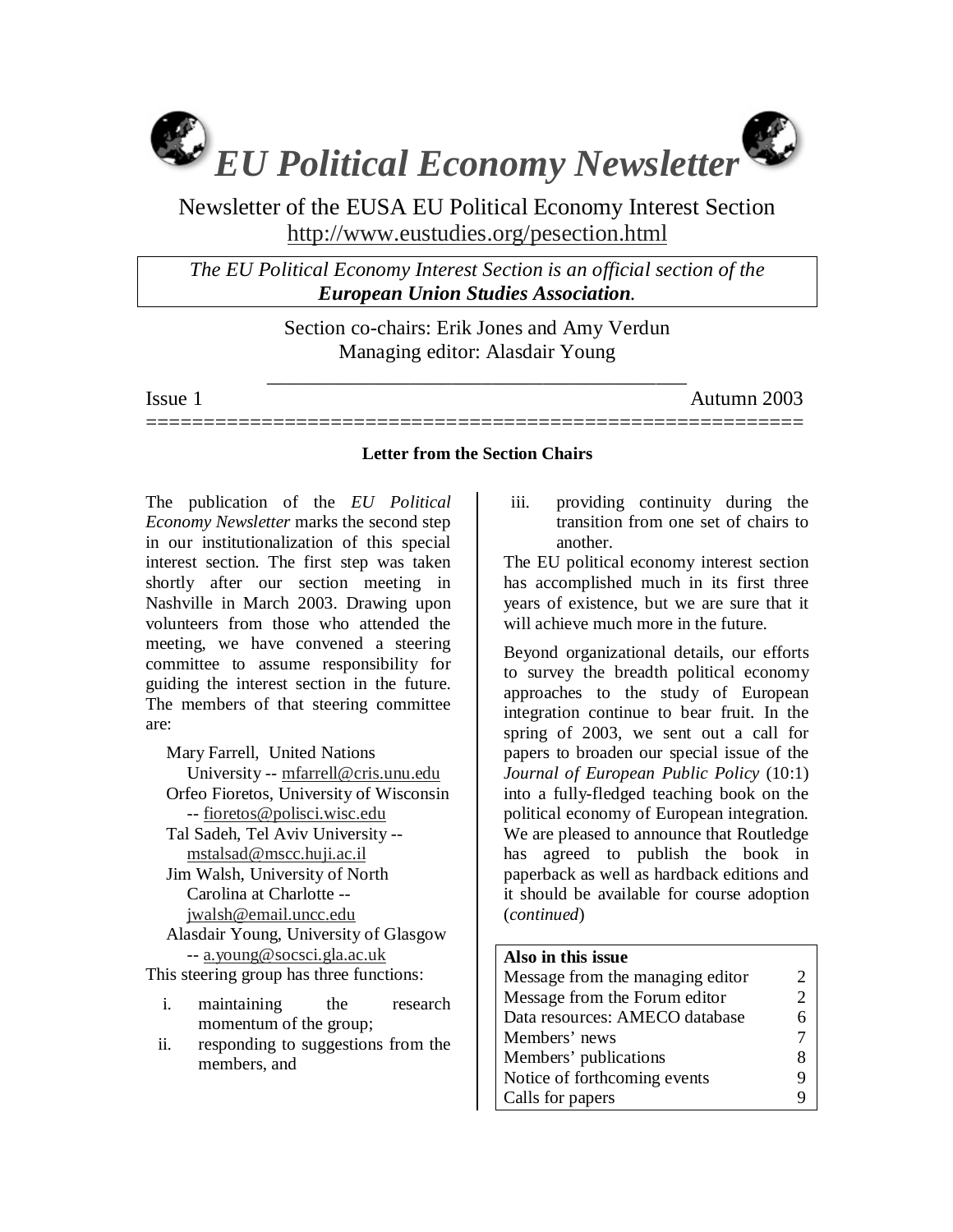by the spring or summer of 2004. As editors of that volume, we would like to extend a strong note of thanks to all those members of the interest section who responded to our initial call for papers.

Finally, we should note that this newsletter would not have been possible without the considerable efforts put in by its editors Alasdair Young, Mary Farrell, and Tal Sadeh. We hope that you find the newsletter to be of use, that you will tell us of any ways that we can improve it, and that you will consider either contributing something of your own or encouraging your graduate students to do so. As with everything else in this interest section, the newsletter is meant to be a resource, but it will only succeed if you use it.

All the best,

Amy and Erik

#### **Message from the Managing Editor**

I would like to add my greetings to Amy and Erik's and to emphasise their message that we need your help to make this newsletter work. Please send us your comments and suggestions. The editorial team is:

> Managing Editor: Alasdair Young a.young@socsci.gla.ac.uk

Forum Editor: Mary Farrell mfarrell@cris.unu.edu

Data Resources Editor Tal Sadeh mstalsad@mscc.huji.ac.il

This issue aims to set the ball rolling and is thus intentionally limited in its ambitions. Our intention, however, is to rapidly develop the *EU Political Economy Newsletter* into a valuable and welcome resource. To do that we need your help. Please contribute,

Alasdair

# ========================================================= Review Forum

### **Letter from the Forum Editor**

Welcome to the review forum, in this first issue of the EU Political Economy Newsletter. In the Spring 2003 issue of *EUSA Review* (16:2) Erik Jones and Amy Verdun explained the reasons for setting up the EU Political Economy Interest Section as a response to the enormous expansion of interest in European Union studies in the past decade, combined with the growth of interest in analytical and disciplinary approaches that reflect the inter-connection between politics and economics.

In fact, the burgeoning growth of European Union studies is not simply to be found among the institutions on either side of the Atlantic. We are witnessing an expansion

in academic programmes oriented towards the EU in the countries of Central and Latin America, in Eastern Europe beyond the accession states, and in a number of countries throughout Asia. The increasingly international nature of such interest is due in part to the unique and peculiar nature of the subject under discussion, but it also reflects the desire of students to understand how the processes of integration are evolving, and impacting upon the societies within the EU as well as in the wider world.

For those of us who work within the area of EU Political Economy, two considerations arise out of this internationalisation of EU studies. First,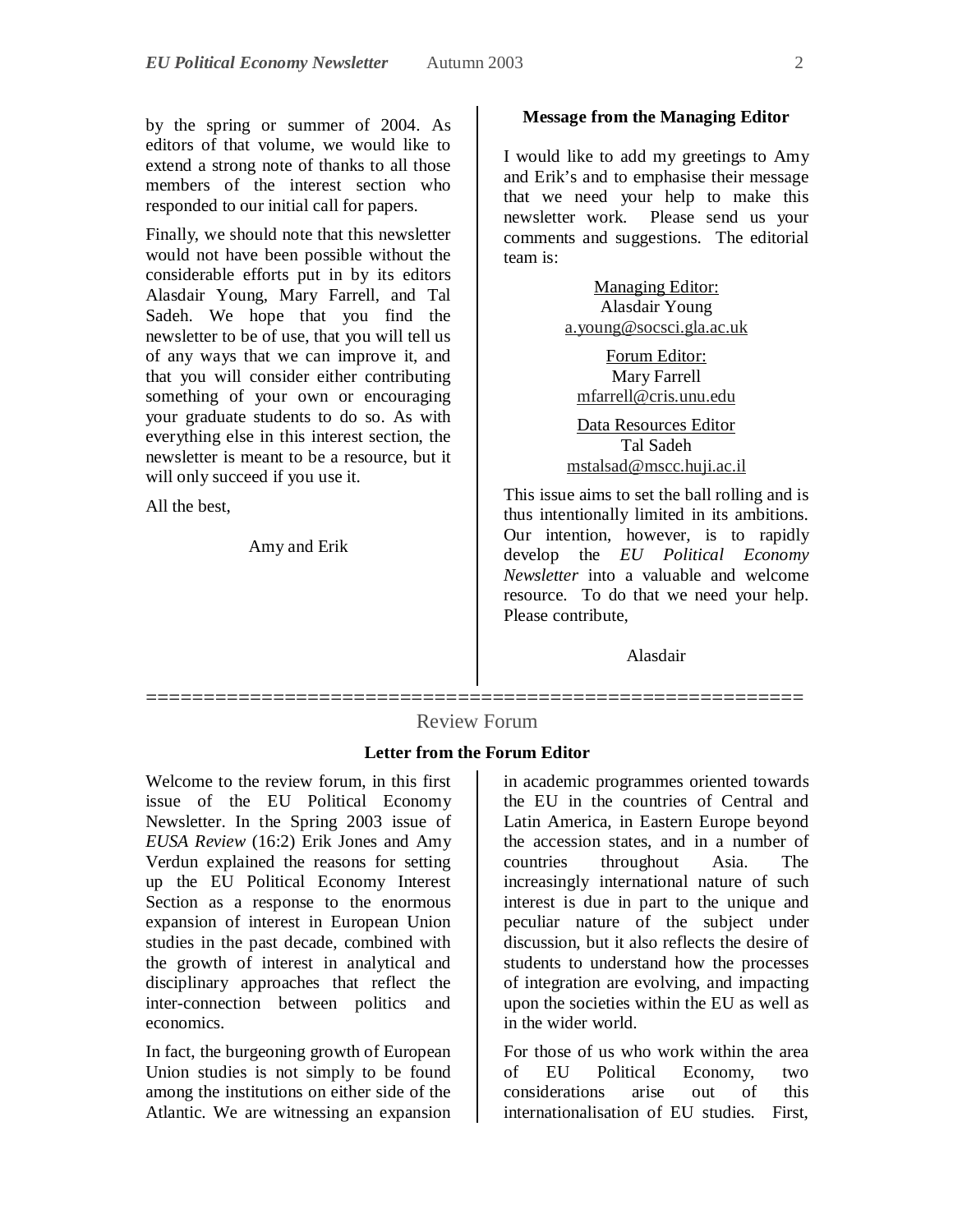the audience and 'market' (to use an economic term) for research and publications is much broader, with a diversity of interests and concerns based upon different viewpoints and perspectives – an outlook that is not merely European, or American, and that brings a more critical perspective to the question of the relevance of the European experience.

The second consideration is that this large and diversified market, united by a common interest in political economy, remains somewhat segregated by the existing divisions that demarcate the body of knowledge and the disciplinary branches through which our knowledge is organised. Must we search for a common language by which we can communicate to the 'market' that is European Political Economy? The question is really whether it is necessary to begin by an attempt to answer the question 'What is Political Economy?'

Starting from first principles, Political Economy may be described as the study of the relationship between the political and the economic. In the recent newsletter of the APSA Section on Political Economy (Fall 2003) Elizabeth Gerber ponders the question of how to define the sub-field of Political Economy. She quite rightly considers there is a need for some delineation of the 'boundaries' of the subject, and contrasts what she describes as the 'big tent' approach – a broad-based perspective that would include a diversity of interests, encompassing such matters as government regulation of the domestic economy, trade policy, fiscal policy, nationalisation and privatisation, budget processes, lobbying, business involvement in the political process, and international economic cooperation – with an alternative perspective, which she bases upon the need for a common methodological approach. In the experience of APSA members the loosely defined, and hence poorly understood, conceptualisation of the Political Economy area resulted in a

scholarly community that lacked coherence and homogeneity. In an effort to overcome these perceived defects and to offer a common methodological framework, Elizabeth Gerber proposes a definition of Political Economy: the study of political phenomena using the tools of economic analysis.

The question is whether this is a sufficient definition to apply to European Political Economy. I think not. For one thing, we have to emphasise that the interaction is a two-way process, between politics and economics and vice versa. Political Economy perspectives should examine the political aspects of economic relations, and the economic implications of political phenomena. In addition, the APSA definition is aimed at the study of political phenomena within the context of a particular political system, and directed to a community of scholars with a rich agenda of interests, yet heavily influenced by the discipline of political science and the engagement with topics of national interest.

The community of scholars around European Political Economy already has one unifying interest – the focus upon the European Union and what is generally accepted as a *sui generis* political entity, with its origins in the desire of the founders to create a political community by economic means. That fact alone would suggest the scope for a political economy approach to the study of subsequent developments in the process of European integration. And, the emergence of a European Union as a major economic power in the global economy adds a further dimension for those who seek to merge the economic and political focus of their enquiry in addressing the causal factors, outcomes, and implications of European economic power for international relations generally as well as for such matters as global governance, north-south relations, hegemonic and counter-hegemonic tendencies.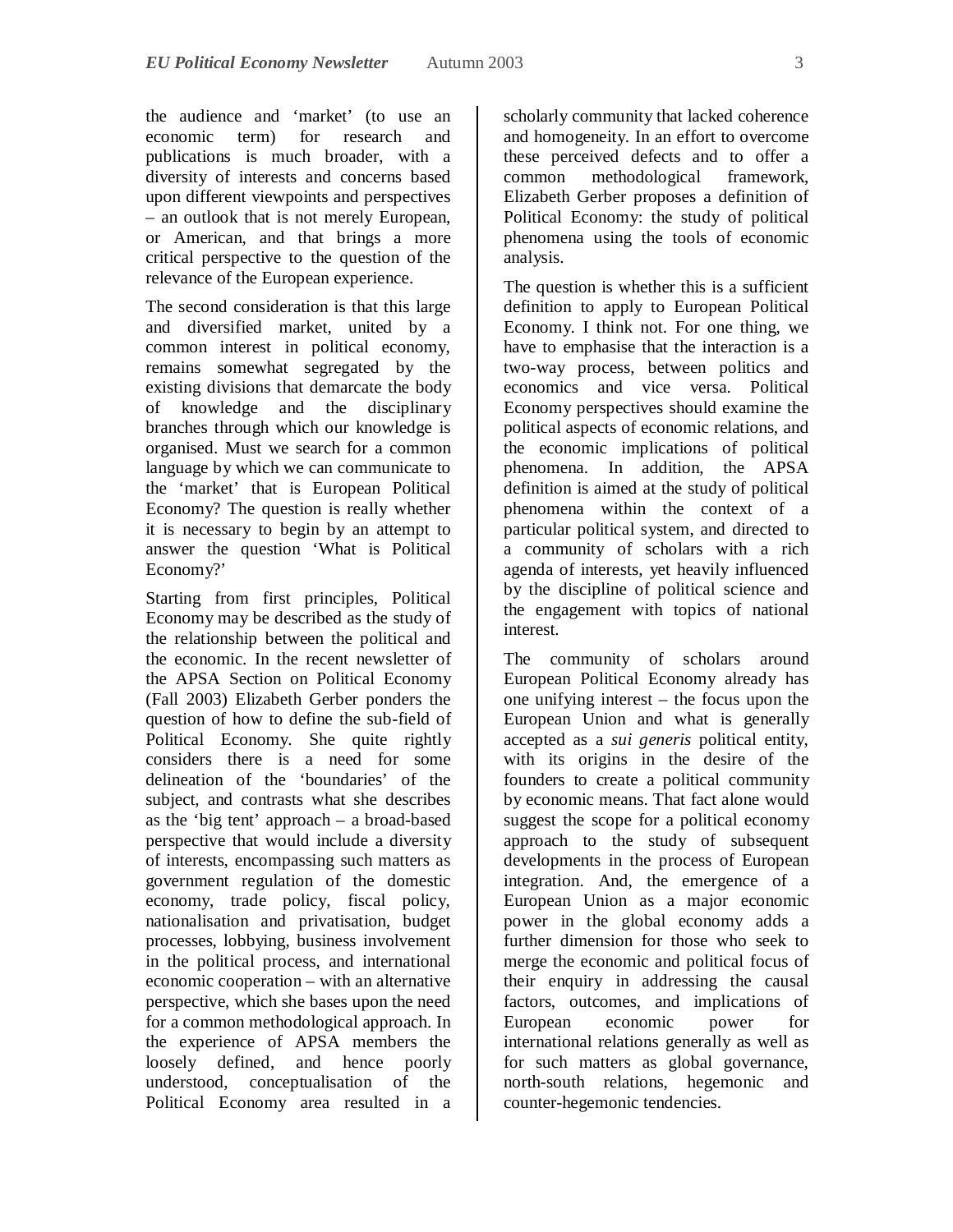In the contemporary scholarship on the European Union, there are many aspects of integration that lend themselves to a political economy approach – monetary integration, trade, multinational corporations and the single market, enlargement, the role of interest groups in the policy process, and external relations of the European Union, to name just a few. Recent scholarship has extended this list quite considerably, to include studies on the changing economic structures and the varieties of capitalism, the role of institutions such as the European Central bank and the European Court of Justice, and the use (and abuse) of power, as well as the issue of hegemony. In the latter context, there is much more scope for work that examines the hegemonic role of the EU in its external relations with different regions and groups of countries, and perhaps also to address the question of European integration as a possible counterhegemonic project in the contemporary world dominated by a sole superpower with a preference for a strong unilateralist position in international relations.

In an important, and dynamic sense, we are defining the field of European Political Economy through the actual practice of the research and the preferences of the researchers as to the focus of their work and their intellectual interests, through the teaching and the dissemination of the results of research endeavours. By enumerating the issues likely to be located within the field, as I have done above, there is the risk of presenting a partial picture of the arena – the blind man describing the elephant, in the image evoked by Donald Puchala in the early days of the emergence of European Studies as a distinct field of endeavour.

Of course, there are certain dimensions that we can use to describe our subjectmatter – the political and economic relations of the European Union – where the definition can be narrowed further in the search for greater precision and clarity

of conceptualisation. One possible dimension is the substantive level, for example the domestic vs. the international level, a distinction and analytical approach that is common to international political economy. In the case of EU Political Economy, we would need to distinguish the domestic/international more clearly, since the domestic level can be interpreted as 'national' or 'European', depending upon the perspective being adopted. So, for instance, a political economy approach towards European monetary integration could at one level examine the implications for a member state's national interests, and at another level focus upon the impact of the European monetary regime on the international financial system (or vice versa).

Other substantive dimensions could focus upon the political authority (European or national) as independent or dependent variables, or upon the interaction of different actors in the policy framework. An alternative approach is along methodological dimensions, where there exists a large body of literature spanning the theoretical and empirical examinations of different aspects of the European Union's polity, or studies that embrace a qualitative or quantitative examination of the EU, or present historical and crosssectional analyses.

Clearly, a common language is necessary for communication within the field of European Political Economy. However, this is not to suggest that we should start out with a preference for a particular methodological approach, for this would foreclose on possible future avenues of research enriched by new analytical methods and perspectives, and would confine us to a very partial picture of 'the beast'.

What, then, is the alternative? Amy Verdun and Erik Jones have identified the methodological pluralism that characterises the political economy literature on European Union studies. This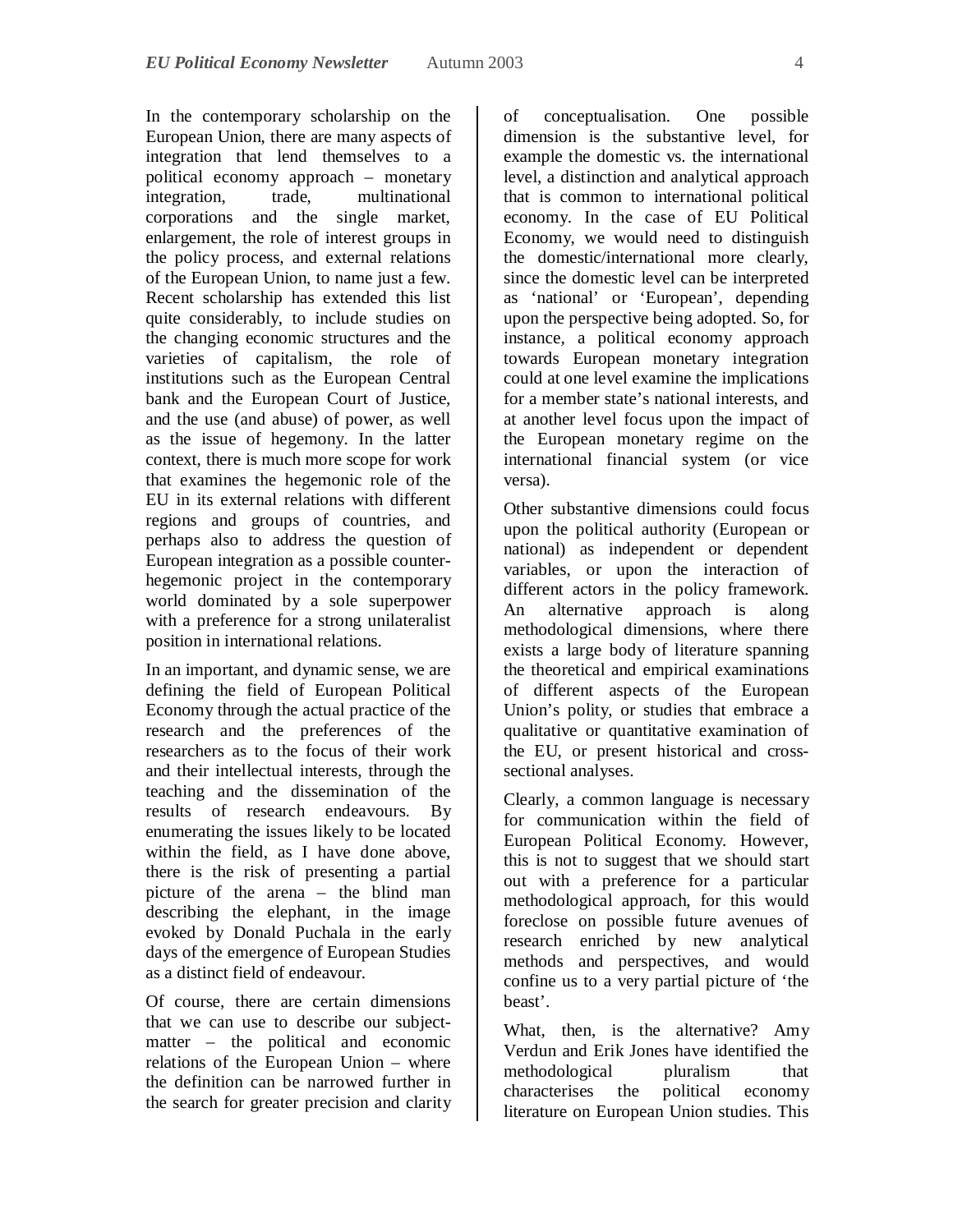is one of the major strengths of the field, since it allows for a rich vein of research to be explored and exploited in the study of a phenomenon that is continually evolving, and doing so in the context of a rapidly changing external and global environment.

Moreover, the readers of this newsletter and indeed the members of the Political Economy Interest Section have already self-selected themselves by the combination of professional expertise and their interest in the subject matter. Hence, a common language already exists among those who regard themselves as political economists, and they are bound by these ties of expertise and interest that enable them to communicate within the subdiscipline according to their respective concerns.

At this juncture, it would not serve the interests of the EU Political Economy Interest Section for the newsletter to define the field any more narrowly, in what could be a misguided attempt at boundarysetting, for an area that does not lend itself so readily to such precision. Instead, we can take as useful starting points the methodological pluralism that already exists within the field of European Union studies, and the degree of coherence and common understanding that is already evident in the literature and amply demonstrated in the inter-disciplinarity of such journals as the *Journal of Common Market Studies*, the *Journal of European Public Policy*, *European Union Politics*, and the *Journal of European Integration*.

I would add to this a rejoinder to all the members of the EU Political Economy Interest Section to be mindful of what can be produced in the research field by political economy researchers if we are able to combine the intellectual integrity of the discipline with an openness of mind and a tolerance of the diversity of intellectual traditions. In particular, I commend the viewpoint of Susan Strange, who was enormously influential in the field of international political economy, in

her contribution to the debate that launched the *Review of International Political Economy* (vol. 1, no. 2, Summer 1994) when she advocated the importance of thinking:

whether the who-gets-what questions cannot also include (as Marx advised) social classes, and other social groupings like firms or professions, generations (as demanded by the demographers and the environmentalists), gender (as demanded by women's studies) and species of life (as demanded by the geographers and the ecologists). It is no longer enough to see the preservation of order as the only legitimate value for political aspirations. Nor is order simply to be seen as the absence of inter-state wars. The world out there is not only changing, the realities of change are much more exciting than realists realise.

This quote offers a useful starting point to thinking about and reflecting upon what might be the emerging issues in European Union Political Economy. We should be predisposed to thinking about the emerging issues in an inter-disciplinary and open manner, and to be ready to identify new issues and new approaches as well as new ways of looking at old phenomenon and ideas. The contemporary European Union is a fruitful area for research and intellectual analysis upon which the liberal intellectual tradition can prevail, in a concerted endeavour to build up our own understanding of what is going on within the European Union and how it affects local, regional and international communities.

This newsletter, and the review forum in particular, will aim to flesh out some of these uncertainties over the question of what is European Political Economy. Is it in some way distinctive from 'Political Economy' or indeed from 'International Political Economy'? The second aim of the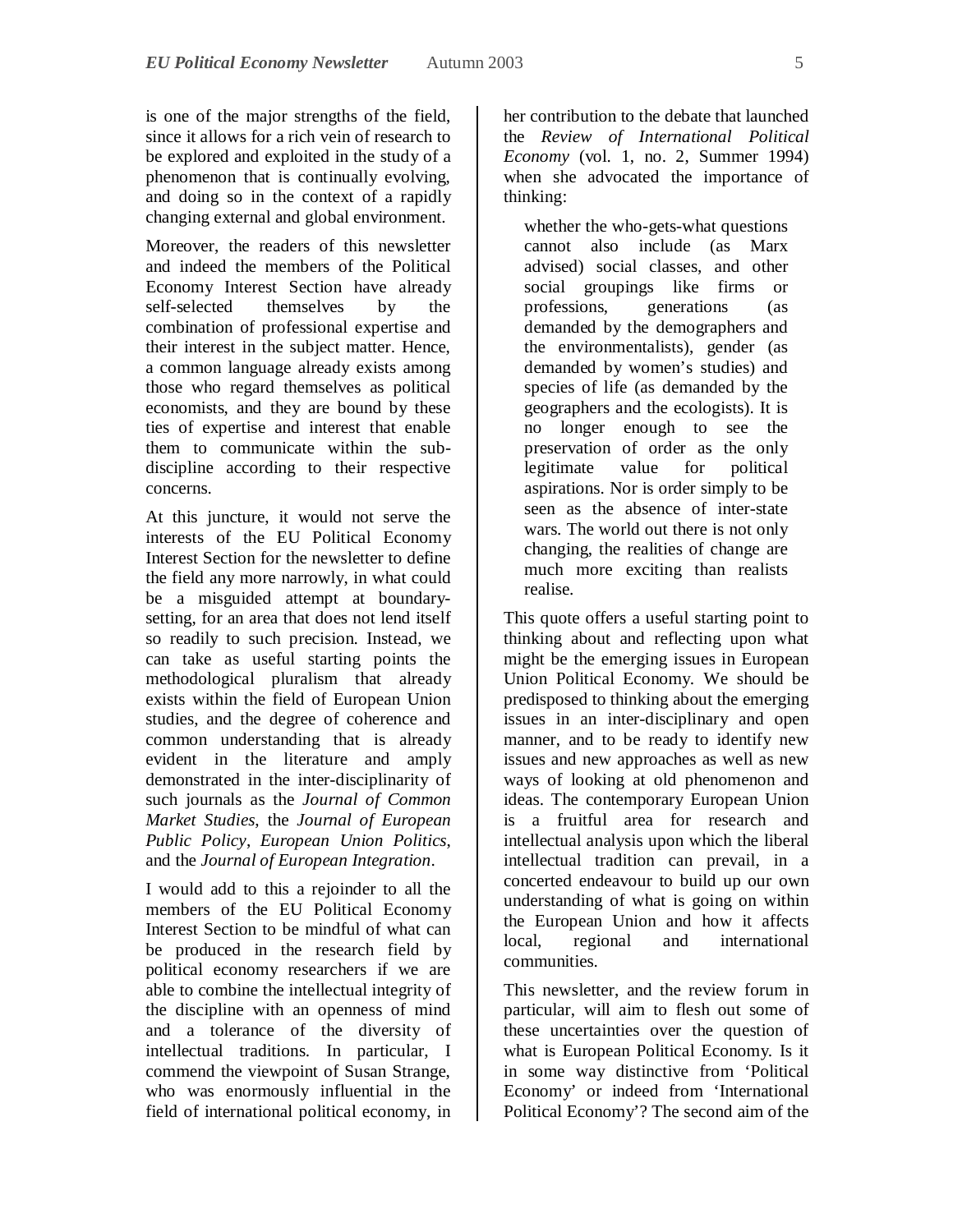review forum is to highlight some new and emerging issues in the field of European Political Economy, and to contribute to scholarship among existing and new scholars, both researchers and practitioners, in the field.

For the next issue of the review forum, readers are invited to contribute to the question 'What is distinctive about European Political Economy'? If any reader would like to contribute a response,

you can send it to me at mfarrell@cris.unu.edu, and depending on the number and length of responses we get, we will be happy to include some of these in the forum review of the next newsletter. Readers are also invited to suggest issues for discussion in future reviews. Dear reader, it is over to you for more concrete suggestions and proposals as to how we can fill in the details and the shape of the subject matter.

#### Data Resources Review

=========================================================

#### **AMECO database**

#### Tal Sadeh

AMECO, the annual macro-economic database of the European Commission's Directorate General for Economic and Financial Affairs (DG ECFIN), is regularly cited in DG ECFIN's publications and extensively used for its analyses and reports. Recently AMECO data was made available to the public free of charge, for personal and non-commercial use only. According to DG ECFIN this is part of its effort to make its analyses verifiable and transparent to the public.

AMECO contains data since 1960 for EU-15; the euro area; EU member states; acceding countries (Cyprus, Czech Republic, Estonia, Hungary, Latvia, Lithuania, Malta, Poland, Slovakia and Slovenia); other candidate countries (Bulgaria Romania and Turkey); and other OECD countries (United States, Japan, Canada, Switzerland, Norway, Iceland, Mexico, Korea, Australia and New Zealand) - a total of 38 countries.

700 variables are available, including details on their calculation methods and data sources, chart facilities, and methodological notes. The main data source is the Statistical Office of the European Commission (Eurostat). The variables are grouped under 20 headings covering population, national accounts,

labor, trade, exchange rates, interest rates, the corporate and non-profit sectors, and public finance. AMECO also contains DG ECFIN's spring and autumn short-term economic forecasts. Since AMECO's European System of Accounts (ESA 95) code is consistent with the revised System of National Accounts (SNA 93) used by non-EU countries, the time series are in principal comparable among all countries in the database. A detailed list of variables and methodological notes is available in pdf format in AMECO's home page.

AMECO's data is available at: http://europa.eu.int/comm/economy\_financ e/indicators/annual\_macro\_economic\_data base/ameco\_en.htm in downloadable zipped text-files as well as on-line. On-line data retrieval is available through an electronic selection form, in which the user specifies the selection parameters: one variable at a time; one unit of account (original data, ECU/EURO, purchasing power standards, percentage GDP, or relative performance variables); any number of specified countries; and any number of specified years. A selected series can also be calculated as annual percentage change or an index. Data can be extracted in either table or graph format. The user can navigate and browse through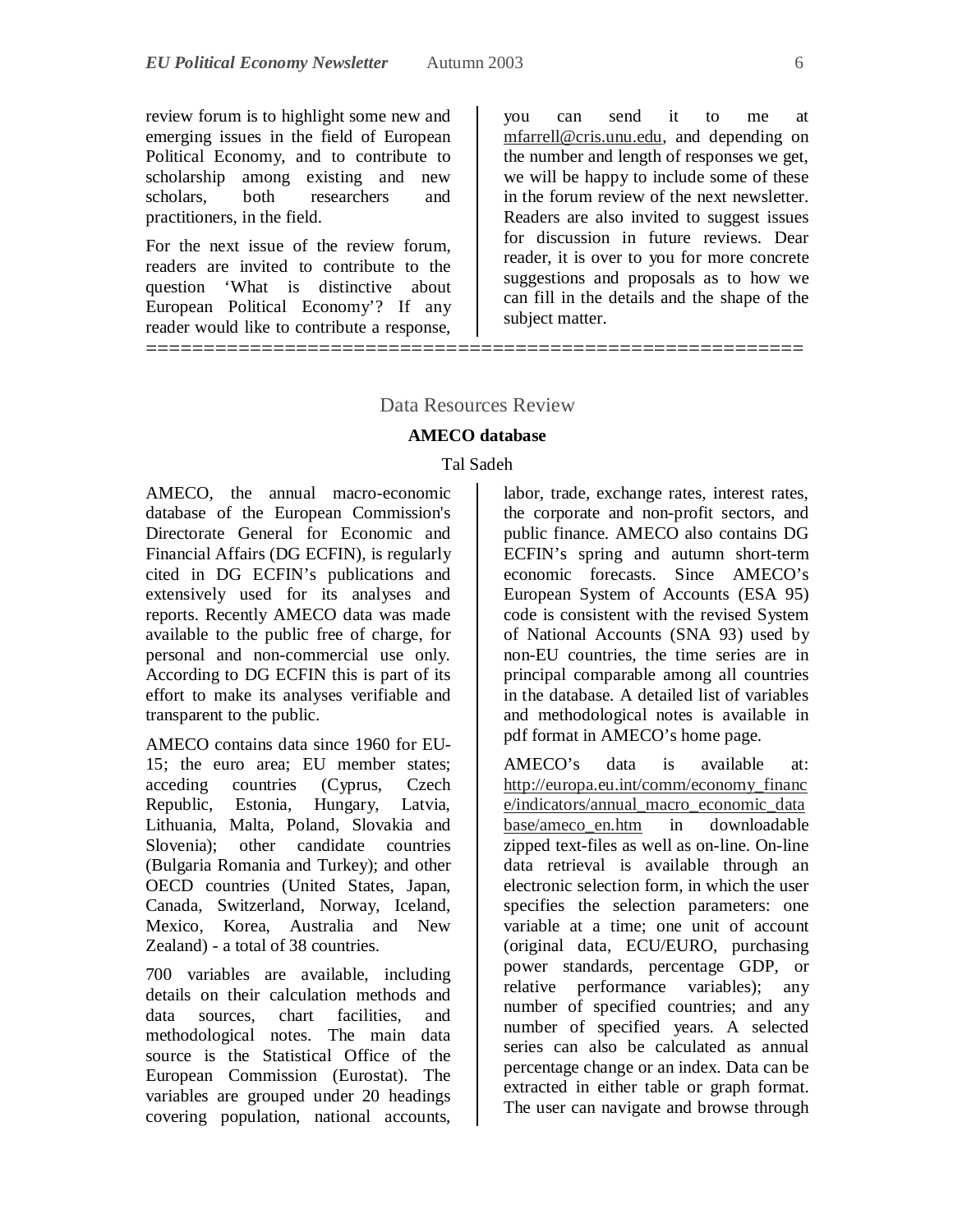the tables and the graphs, as well as capture their screen image, paste and print it. The data can also be exported in text format. If you receive the file in html format simply use the "save as" command to convert it to text format. Excel's textimporting wizard can later convert the text format into a spreadsheet format. A more detailed instruction manual for on-line data retrieval is available on the upper left corner of the electronic selection form. As for downloading zipped text-files, when choosing this option the user can only select a heading of variables, after which he/she receives a text file with data for all variables under the heading, all countries and all years.

Making this database available to the public is of course a welcome step. However, from the point of view of political economists specializing in the EU and European economies there are a few difficulties. First, there is a methodological issue. While the ESA 95 code is consistent with the SNA 93 code, it is unclear whether pre-1995 data, which is based on the ESA 79 code is similarly consistent. Then there is a specification problem. The data is available only in annual frequency, an obvious shortcoming given the reliance of much of the Political Economy literature on higher-frequency data. Finally, there are technical difficulties. AMECO cannot

produce tables with a multitude of variables for a single country or year. This diminishes the database's potential in producing easy and illustrative tables and charts. Moreover, some of the variables appear under potentially misleading headings. For example, part of the wage data is found under the National Accounts heading instead of the more obvious Labour Costs. While there may be methodological reasons for this it might not be user-friendly.

On the positive side, AMECO does provide the public with data on European economies that is otherwise either not free or not as easily accessible, which is especially in the age of budget cuts in academic institutions. Such data includes age structure of population; gross fixed capital formation by type of goods; detailed wage data; capital stock data (such as factor productivity, and capital contribution to production); employment by sectors; national accounts by sectors; the corporate and non-profit sectors; and detailed public revenue, expenditure and debt data.

Thus, while more could be done to make AMECO more helpful for academics, it is nevertheless a valuable database, and one that convincingly achieves the DC ECFIN's stated goal of transparency.

### Members' News

**Chad Damro** has been appointed lecturer in politics at the University of Ediburgh and is co-programme director of the MSc in International and European Politics.

=========================================================

**Michelle Egan** was promoted to Associate Professor in School of International Service at American University. She received a Howard Grant from Brown University to finish her new book, *Single Markets: Economic Integration in Europe and US* (forthcoming from Oxford University Press).

**Jim Walsh** was promoted to Associate Professor in the Department of Political Science at the University of North Carolina at Charlotte.

**Alasdair Young** received a grant from the British Academy for the project 'Deciding to dispute: The European Union's use of the World Trade Organisation's dispute settlement mechanism.'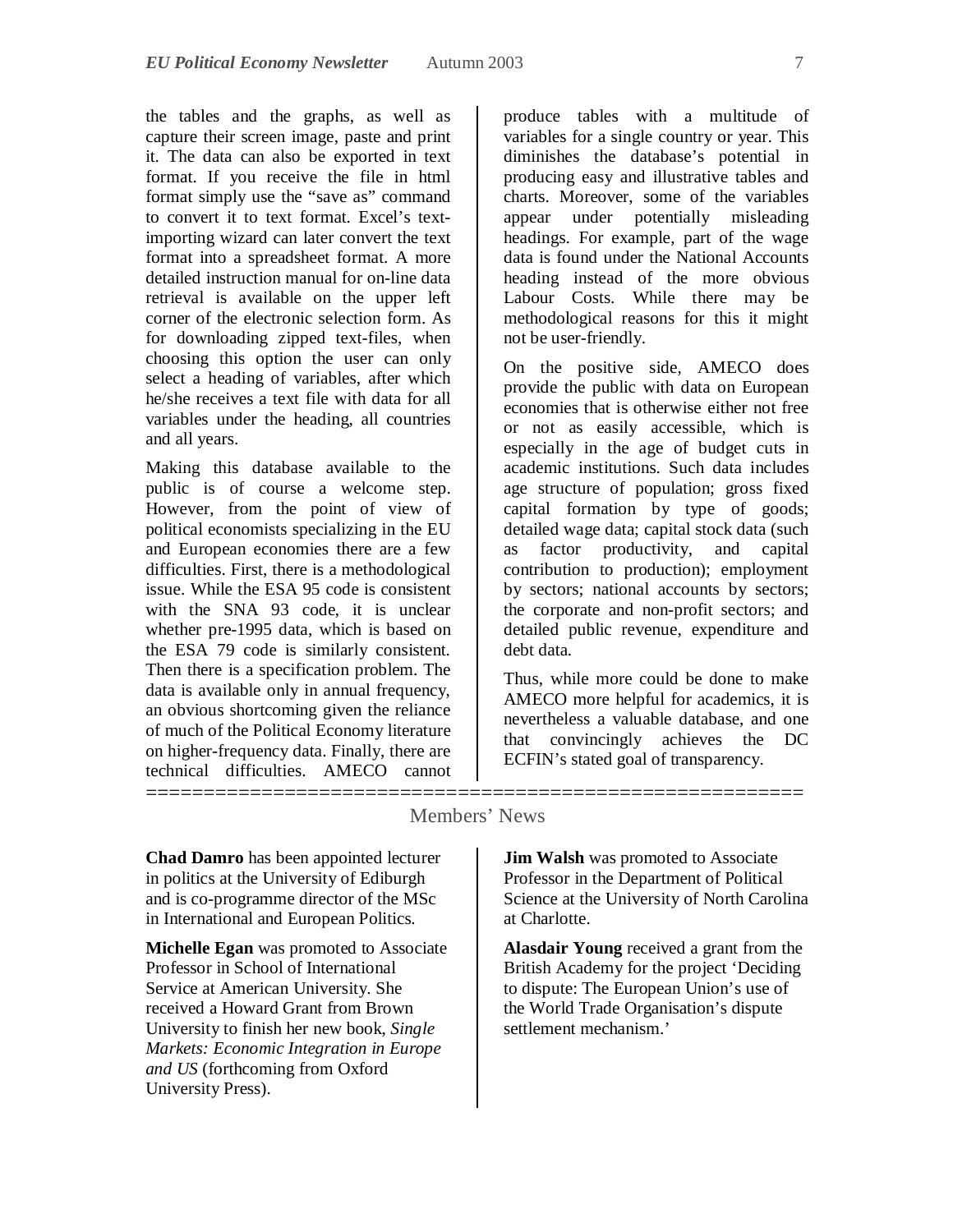### Members' Recent Publications

**Susana Borrás**, *The Innovation Policy of the European Union. From Government to Governance*, Edward Elgar, 2003.

**Chad Damro** and Pilar Luaces Méndez, 'Emissions Trading at Kyoto: From EU Resistance to Union Innovation,' *Environmental Politics*, 12/2, 2003.

**Chad Damro** and Alberta Sbragia, 'The New Framework of Transatlantic Economic Governance: Strategic Trade Management and Regulatory Conflict in a Multilateral Global Economy,' in M. L. Campanella and S. C. W. Eijffinger (eds), *EU Economic Governance and Globalization*, Edward Elgar, 2003.

Fatima Monteiro, Jose Tavares, **Miguel Glatzer** and Angelo Cardoso (eds), *Portugal: Strategic Options in a European Context*, Lexington Books, 2003.

**Justin Greenwood**, *Interest Representation in the EU*, Palgrave/Macmillan, 2003.

**Justin Greenwood** (ed.), *The Challenge of Change in EU Business Associations*, Palgrave/Macmillan, 2003.

**Layna Mosley**, *Global Capital and National Governments*, Cambridge University Press, 2003

Michèle Knodt and **Sebastiaan Princen** (eds), *Understanding the EU's External Relations*, Routledge, 2003.

**Tal Sadeh**, 'Some Trade Effects of the EMU Process on Israel,' *Israel Affairs*, 10/1-2, 2003.

**Tal Sadeh**, 'Currency Unions and the Different Dimensions of Money,' in L. Jonung and J. Nautz (eds), *Conflict Potentials in Monetary Unions*, Steiner Verlag, 2003.

**Kazuto Suzuki**, *Policy Logics and Institutions of European Space Collaboration*, Ashgate, 2003.

**Jim Walsh**, 'Capital Mobility, Domestic Politics, and French Monetary Diplomacy,' *Review of Policy Studies*

**Jim Walsh.** 'National Preferences and International Institutions: Evidence from European Monetary Integration,' *International Studies Quarterly*.

**Alasdair Young**, 'Political Transfer and "Trading Up": Transatlantic Trade in Genetically Modified Food and US Politics,' *World Politics*, 55, July 2003.

**Alasdair Young**, 'What Game? By Which Rules? Adaptation and Flexibility in the EC's Foreign Economic Policy,' in M. Knodt and S. Princen (eds), *Understanding the EU's External Relations*, Routledge, 2003.

# **Deadline**

for submissions to the next issue

#### Monday 9 February 2004

Please direct all correspondence concerning the Forum and the Data Resources Review to the appropriate editor. All other correspondence to the Managing editor.

> In particular we are looking for:  $\Diamond$  Members' Recent publications (since this issue)  $\Diamond$  Members' news (since this issue)  $\Diamond$  Calls for papers  $\Diamond$  Notice of forthcoming events